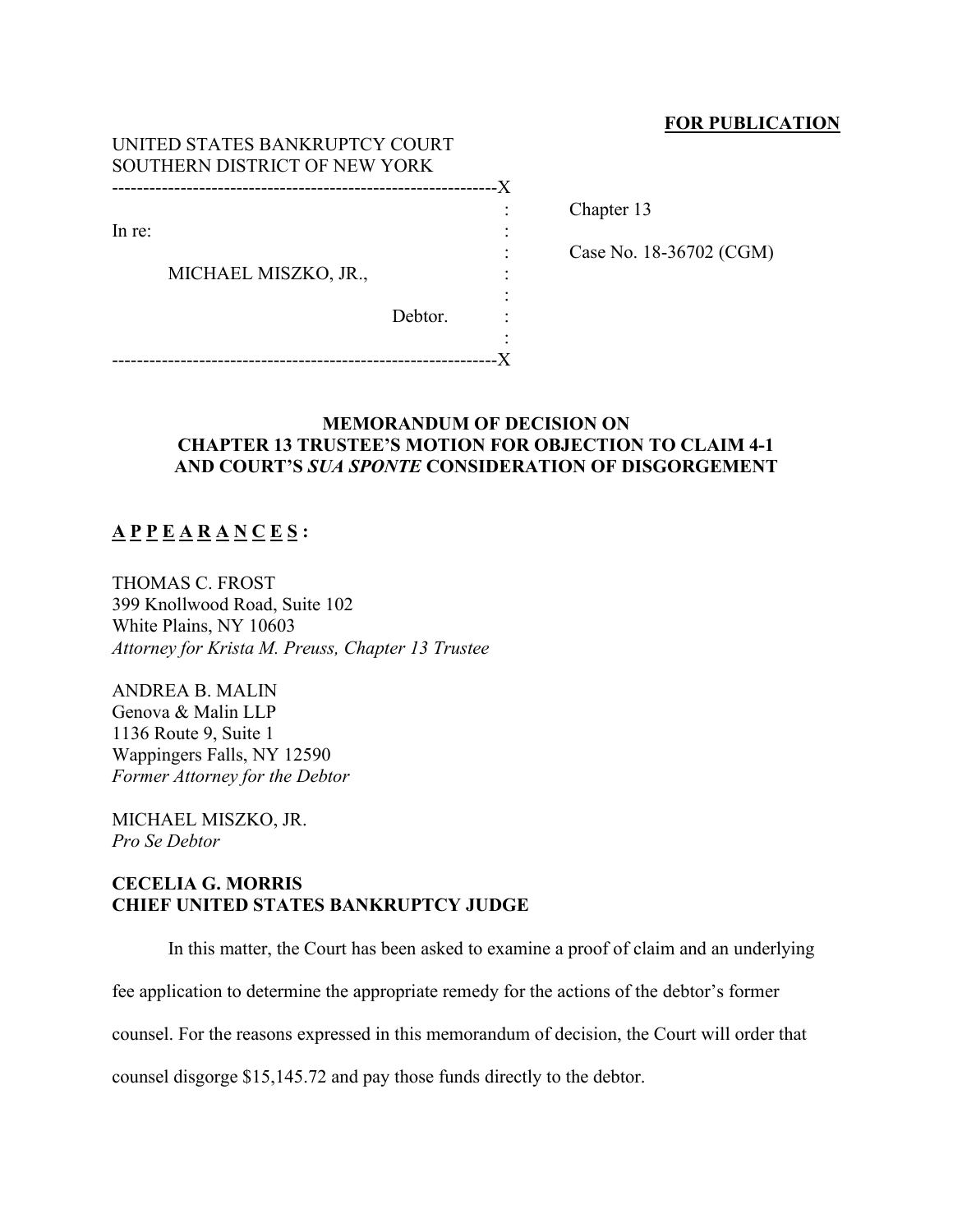#### **Jurisdiction**

This Court has subject matter jurisdiction pursuant to 28 U.S.C.  $\S$ § 157(a) and 1334(a), the District Court's Standing Order of Reference dated July 10, 1984, and the Amended Standing Order of Reference dated January 31, 2012. This is a core proceeding under 28 U.S.C. § 157(b)(2)(A) ("matters concerning the administration of the estate") and (E) ("orders to turn over property of the estate").

### **Background**

The Debtor, Michael Miszko, Jr. ("Debtor"), initially represented by other counsel, filed this Chapter 13 case on October 9, 2018. Attorney Andrea B. Malin ("Debtor's Counsel"), of the law firm Genova & Malin LLP,<sup>[1](#page-1-0)</sup> made her first filing in this case on April 1, 2019 (ECF No. 32). A notice of substitution of counsel for Debtor's Counsel was then made on April 24, 2019 (ECF No. 44). Debtor's Counsel did not file her disclosure of compensation required by Rule 2016(b) of the Federal Rules of Bankruptcy Procedure until October 1, 2019 (ECF No. 81). That same day, Debtor's Counsel filed her first fee application, seeking payment of \$15,075.00 in fees and \$70.72 in expenses and asking to be paid through the Debtor's Chapter 13 Plan (ECF No. 82). The Trustee did not object to the fees and expenses requested and this Court approved them at a hearing held on October 29, 2019. On November 4, 2019, the Court entered the order granting the fee application (ECF No. 88). The order submitted by Debtor's Counsel and signed by this Court was different from the proposed order in the fee application. That proposed order indicated that the fees and expenses would be paid as an administrative expense through the Debtor's Chapter 13 plan. Instead, the order submitted by Debtor's Counsel and signed by this Court

<span id="page-1-0"></span><sup>&</sup>lt;sup>1</sup> All references to Debtor's Counsel in this memorandum also include Genova & Malin LLP.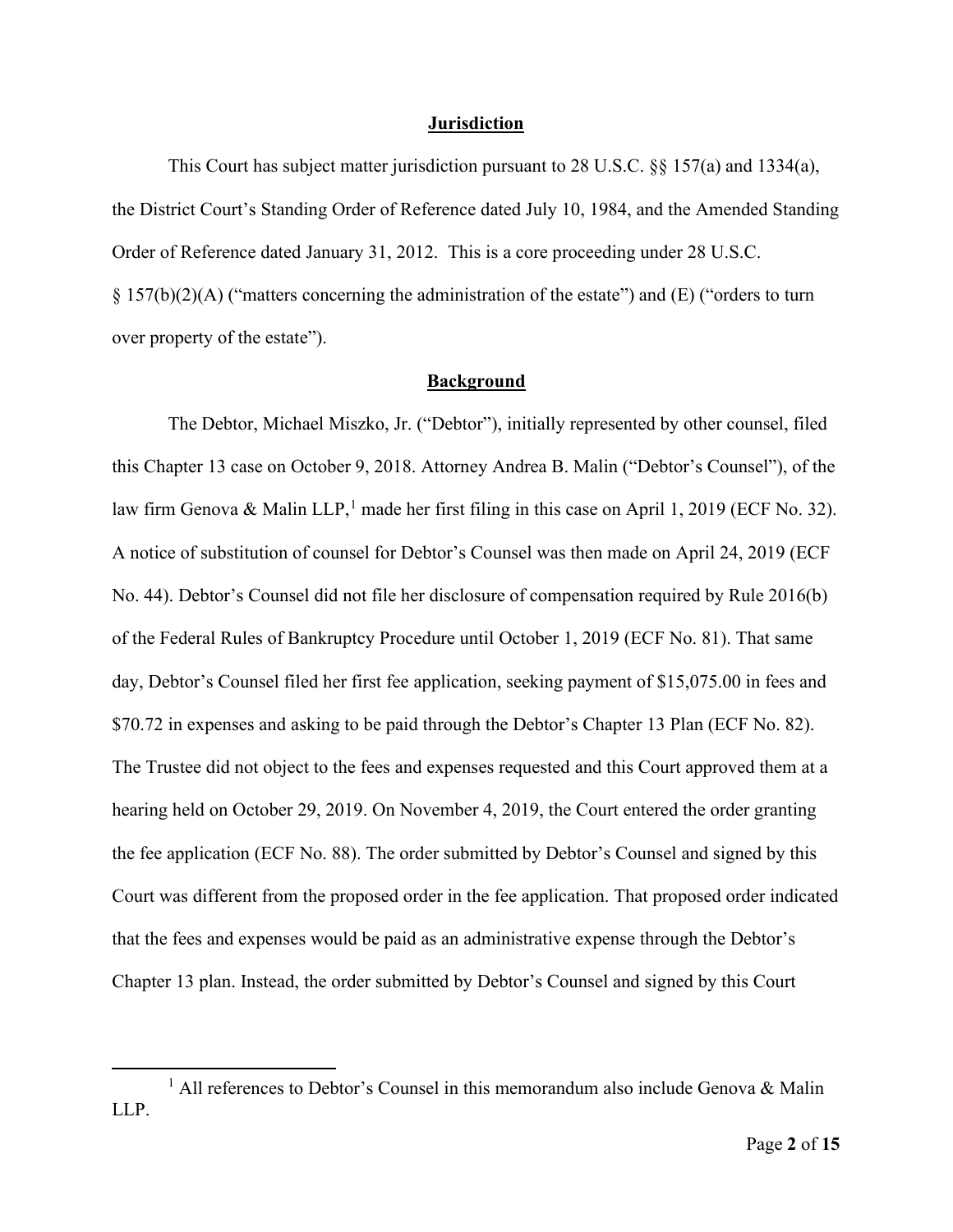stated that Debtor's Counsel could take the approved fees and expenses from amounts being held in escrow.<sup>[2](#page-2-0)</sup> At no time did she make a request to this Court to change the source of payment or its timing.

Despite taking moneys from the escrowed funds, Debtor's Counsel filed Claim 4-1 on November 6, 2019 in the amount of the fees and expenses approved. On November 5, 2020, the Debtor himself contacted the office of Krista M. Preuss, the Chapter 13 Trustee ("Trustee"), inquiring as to why Debtor's Counsel was seeking payment in Claim 4-1 when she had already taken those amounts from the escrow account. *See* ECF No. 143 at ¶ 10.

The Trustee filed the instant motion objecting to Claim 4-1 (ECF No. 143) on December 10, 2020, requesting that the Court order under 11 U.S.C. § 105 that Debtor's Counsel submit a corrected order regarding the fee application and refund the \$15,145.72 paid out of escrow. Alternatively, the Trustee requested that Claim 4-1 be reduced to \$0.

Debtor's Counsel filed opposition to the motion (ECF No. 155), arguing that she had already amended Claim 4-1 to remove the \$15,145.72, that the Trustee's motion was defective, and *that it was too late* to correct the order approving the fee application and to file an appeal.<sup>[3](#page-2-1)</sup>

The Debtor, now *pro se*, filed an affidavit in response to the motion (ECF No. 157), indicating that he was unaware that Debtor's Counsel was going to deduct funds from money being held in escrow. In his opposition, the Debtor attached a billing statement from Debtor's Counsel's firm, which stated that the firm would file a proof of claim to recover the outstanding balance.

<span id="page-2-0"></span><sup>&</sup>lt;sup>2</sup> The escrowed funds were the result of dividing funds between the Debtor and his exspouse per a divorce judgment.

<span id="page-2-1"></span> $3$  As the arguments raised in this opposition were targeted at the Trustee's request that Debtor's Counsel file a corrected fee order, the Court need not address them.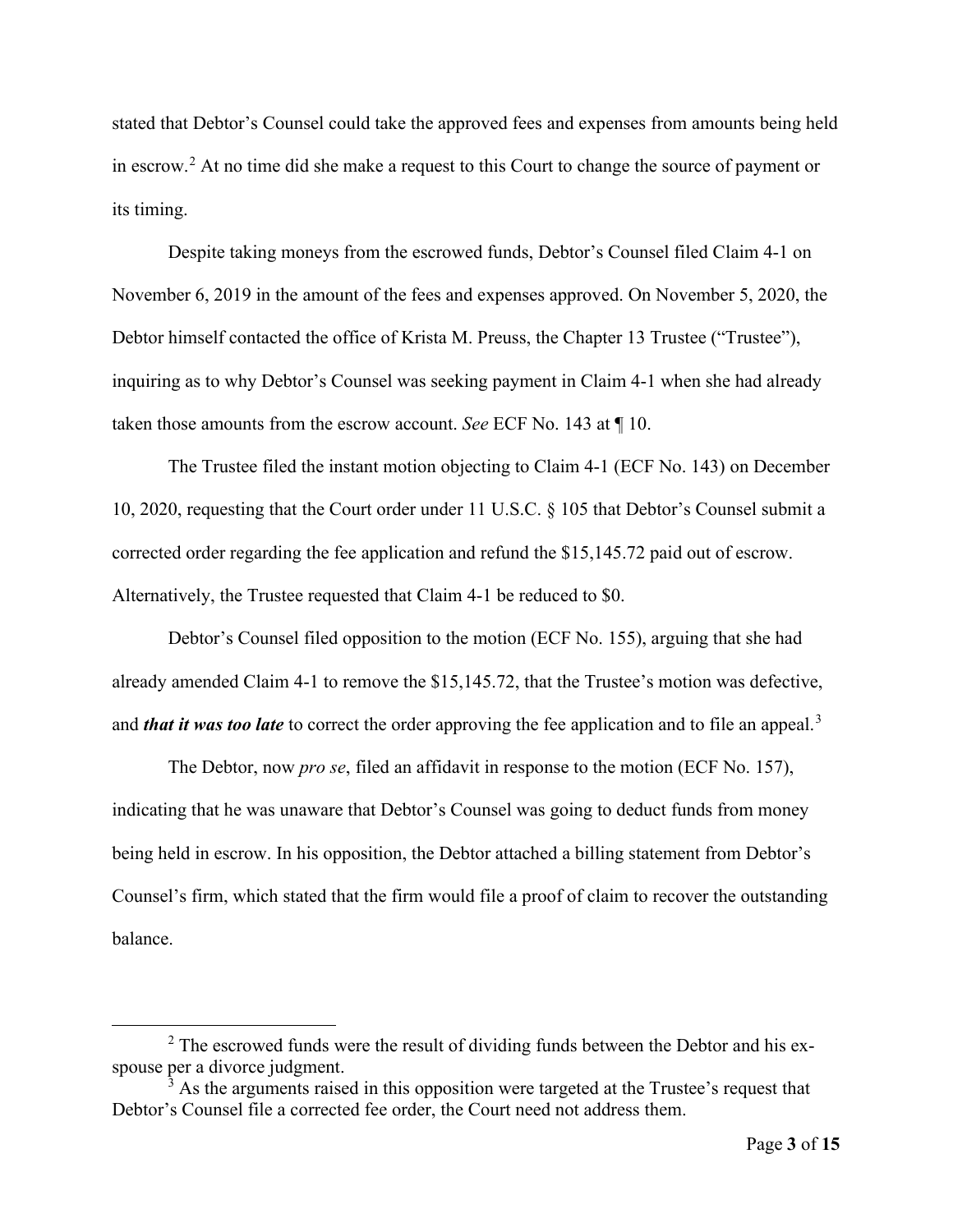The Court held a hearing on the matter on February 9, 2021. At the hearing, the Court indicated, in line with the Trustee's prayer for relief requesting "such other and further relief as the Court deems appropriate[,]" that the Court was considering requiring disgorgement of the \$15,145.72 awarded. To afford Debtor's Counsel adequate due process to consider this sanction, the Court adjourned the matter to March 23, 2021.

Debtor's Counsel then filed supplemental opposition papers (ECF No. 169) on March 12, 2021, arguing that she did not commit fraud, did not violate the automatic stay, and did not violate applicable statutes by requesting that she be permitted to apply the escrow funds to the fee award.

At the March 23, 2021 hearing, the Court questioned Debtor's Counsel as to whether she discussed taking her fees and expenses out of the escrowed funds with the Trustee. She stated that she "believe[d] that [she] had[.]" Tr. at  $8<sup>4</sup>$  $8<sup>4</sup>$  $8<sup>4</sup>$  Asked whether Debtor's Counsel had discussed taking her fees and expenses out of the escrowed funds, the Trustee's attorney stated: "I don't recall that, and I certainly would've noted our system if we had a conversation like that." Tr. at 8. Debtor's Counsel acknowledged that she did not ask the Court to take her fees and expenses out of the escrowed funds, and averred that she told the Debtor and perhaps the Debtor's ex-spouse's attorney. Tr. at 8. The Court also asked Debtor's Counsel whether she reviews the filings she makes with this Court. She stated: "Absolutely, Judge; I always have." Tr. at 9. Specific to her filing of Claim 4-1, Debtor's Counsel stated that "during that period of time, . . . I was in an out of the office. Maybe I wasn't as careful as I should have been, but I probably—I signed it with other documents, and I just didn't catch the error." Tr. at 9.

<span id="page-3-0"></span><sup>4</sup> A transcript of the March 23, 2021 hearing ("Tr.") is available at ECF No. 177.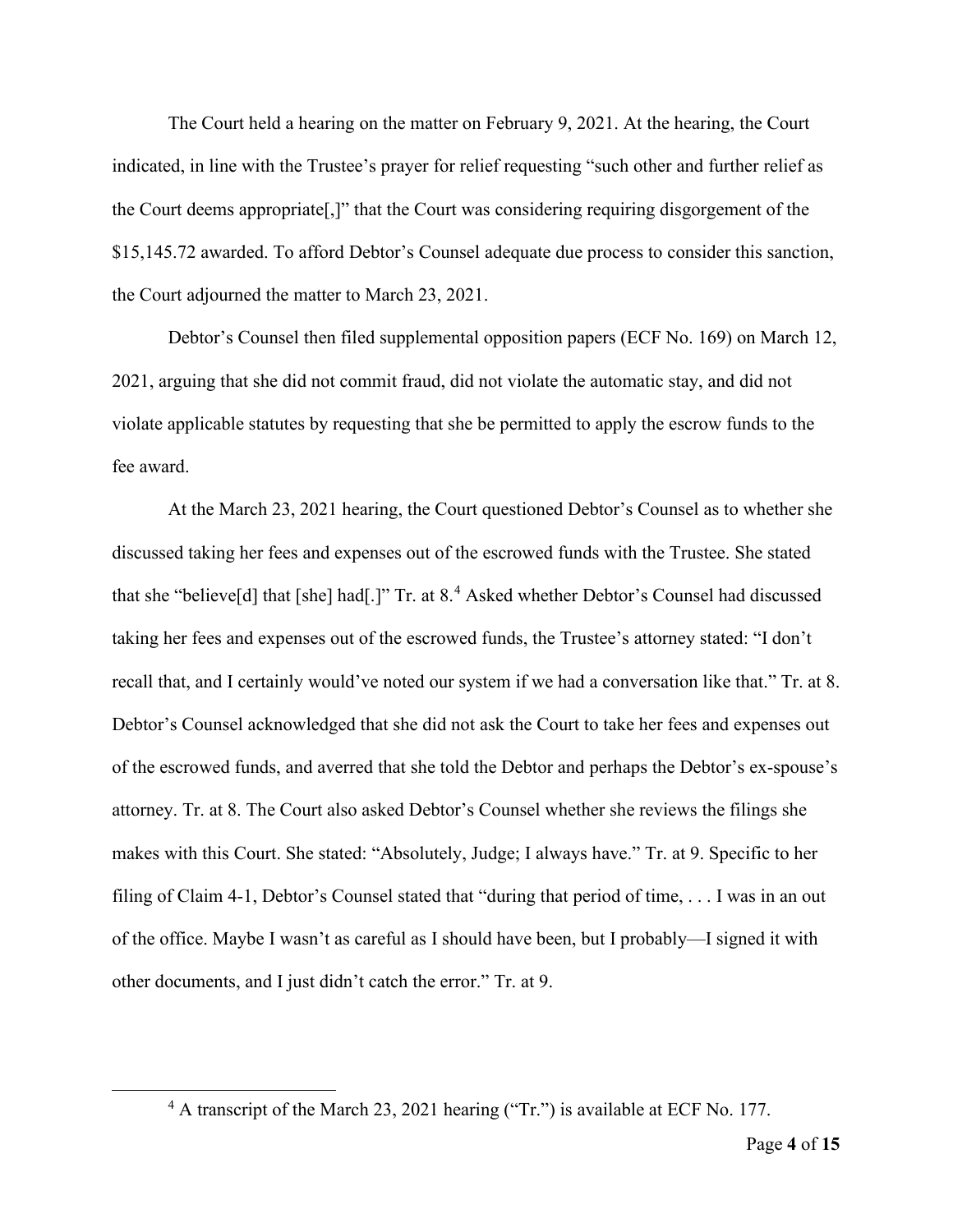#### **Discussion**

Under  $\S 330(a)(1)$  of the Bankruptcy Code, a Court may award reasonable and necessary fees and expenses in this Chapter 13 case. There is no dispute regarding the reasonableness and necessity of the fees and expenses applied for by Debtor's Counsel. The issue is in the method that Debtor's Counsel received those approved fees and expenses. Debtor's Counsel's first proposed order, which was attached as an exhibit to her fee application, showed that she intended to be paid through the Chapter 13 plan (ECF No. 82).<sup>[5](#page-4-0)</sup> This is consistent with the Chapter 13 plans filed by Debtor's Counsel in this case, including the last plan she filed prior to her termination (ECF No. 112 at  $\S$  4.3), <sup>[6](#page-4-1)</sup> which was filed after the fees and expenses in question were approved. The record of the October 29, 2019 hearing on the fee application indicates no request by Debtor's Counsel to change the source of payment for her fees and expenses.<sup>[7](#page-4-2)</sup> By all indications, Debtor's Counsel had only asked to be paid through the plan. Despite this, Debtor's Counsel later uploaded an order that allowed her to be paid by deducting the amount from funds held by her in escrow (ECF No. [8](#page-4-3)8).<sup>8</sup> This order was entered by the Court under the assumption

<span id="page-4-0"></span><sup>&</sup>lt;sup>5</sup> That proposed order stated that the fees and expenses would be paid as an "administrative claim . . . through the Chapter 13 plan in accordance with the United States Bankruptcy Code" and "that the Chapter 13 Trustee shall pay the amount awarded herein directly to [Debtor's Counsel] from the funds deposited by the debtor with the Chapter 13 Trustee during the pendency of the plan or upon dismissal or conversion of the case to a case under any other chapter under the United States Bankruptcy Code." (ECF No. 82).

<span id="page-4-1"></span><sup>6</sup> Section 4.3 of the last plan filed by Debtor's Counsel states: "Counsel for the Debtor has received a Prepetition flat fee to be applied against fees and costs incurred. Fees and costs exceeding the flat fee shall be paid from funds held by the Trustee as an administrative expense after application to and approval by the Court, pursuant to 11 U.S.C. § 330(a)(4) and Bankruptcy Rule 2016." (ECF No. 112).

 $^7$  A transcript of the October 29, 2019 hearing is available at ECF No. 140.

<span id="page-4-3"></span><span id="page-4-2"></span><sup>&</sup>lt;sup>8</sup> The order submitted by Debtor's Counsel and entered by the Court stated "that the debtor shall immediately pay the sum set forth in Schedule C herein to [Debtor's Counsel] through the release of said amount from the escrow account presently held by [Debtor's Counsel] upon entry of this Order[.]" (ECF No. 88).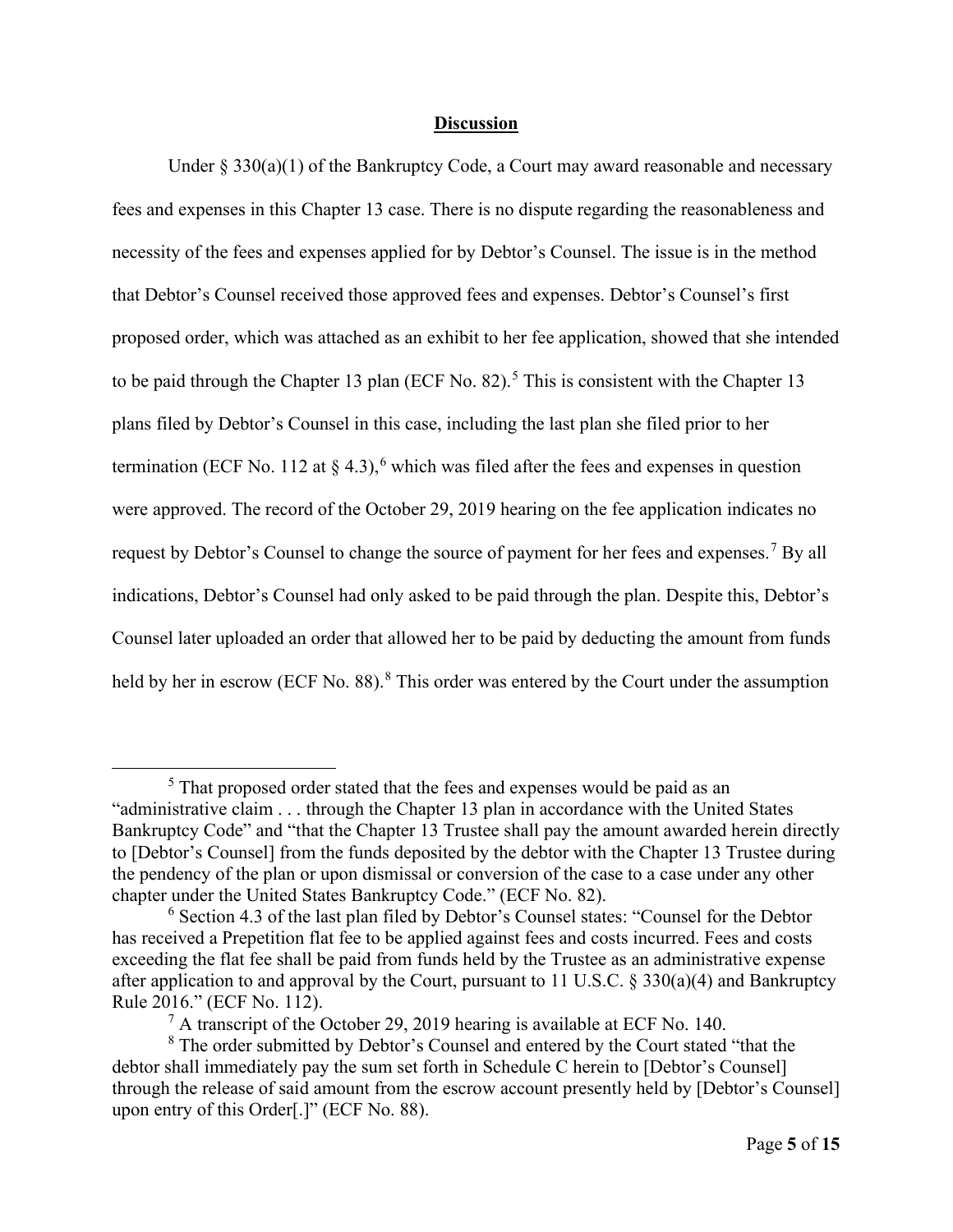that it was identical to the proposed order attached as an exhibit to Debtor's Counsel's fee application.

I. Whether Debtor's Counsel's Actions Were an Abuse of Process under  $\S$  105(a)

According to the Second Circuit:

11 U.S.C. § 105 is an omnibus provision phrased in such general terms as to be the basis for a broad exercise of power in the administration of a bankruptcy case. The basic purpose of  $\lceil \xi \rceil$  105 is to assure the bankruptcy courts power to take whatever action is appropriate or necessary in aid of the exercise of their jurisdiction. Bankruptcy courts, both through their inherent powers as courts, and through the general grant of power in [§] 105, are able to police their dockets and afford appropriate relief.

*In re Casse*, 198 F.3d 327, 336 (2d Cir. 1999) (cleaned up). Section 105(a) "confer[s] authority to fill the gaps left by the statutory language and to exercise equity in carrying out the provisions of the Bankruptcy Code." *In re Greenwich Sentry, L.P.*, 534 F. App'x 77, 80 (2d Cir. 2013) (cleaned up).

Section 105(a) of the Bankruptcy Code empowers a Court to correct an abuse of process and to do so *sua sponte*. "Courts have used these provisions of section 105 to resolve issues regarding the ability to detect and punish contempt, to regulate the practice of lawyers, to administer the assets under its control and the claims related to them and to monitor and supervise all bankruptcy estates." 2 Collier on Bankruptcy ¶ 105.02 (16th ed. 2021). "While 'abuse of process' under § 105(a) is not defined in the Bankruptcy Code, a few courts essentially define it as 'maneuvers or schemes which would have the effect of undermining the integrity of the bankruptcy system.'" *In re Trevino*, 615 B.R. 108, 128 (Bankr. S.D. Tex. 2020) (footnote omitted). "The abuse of process provision of Section 105(a) has . . . been employed to impose sanctions upon those who willfully mislead the bankruptcy court, who file clearly frivolous petitions in order to interpose delays upon creditors, or who fail to comply with court orders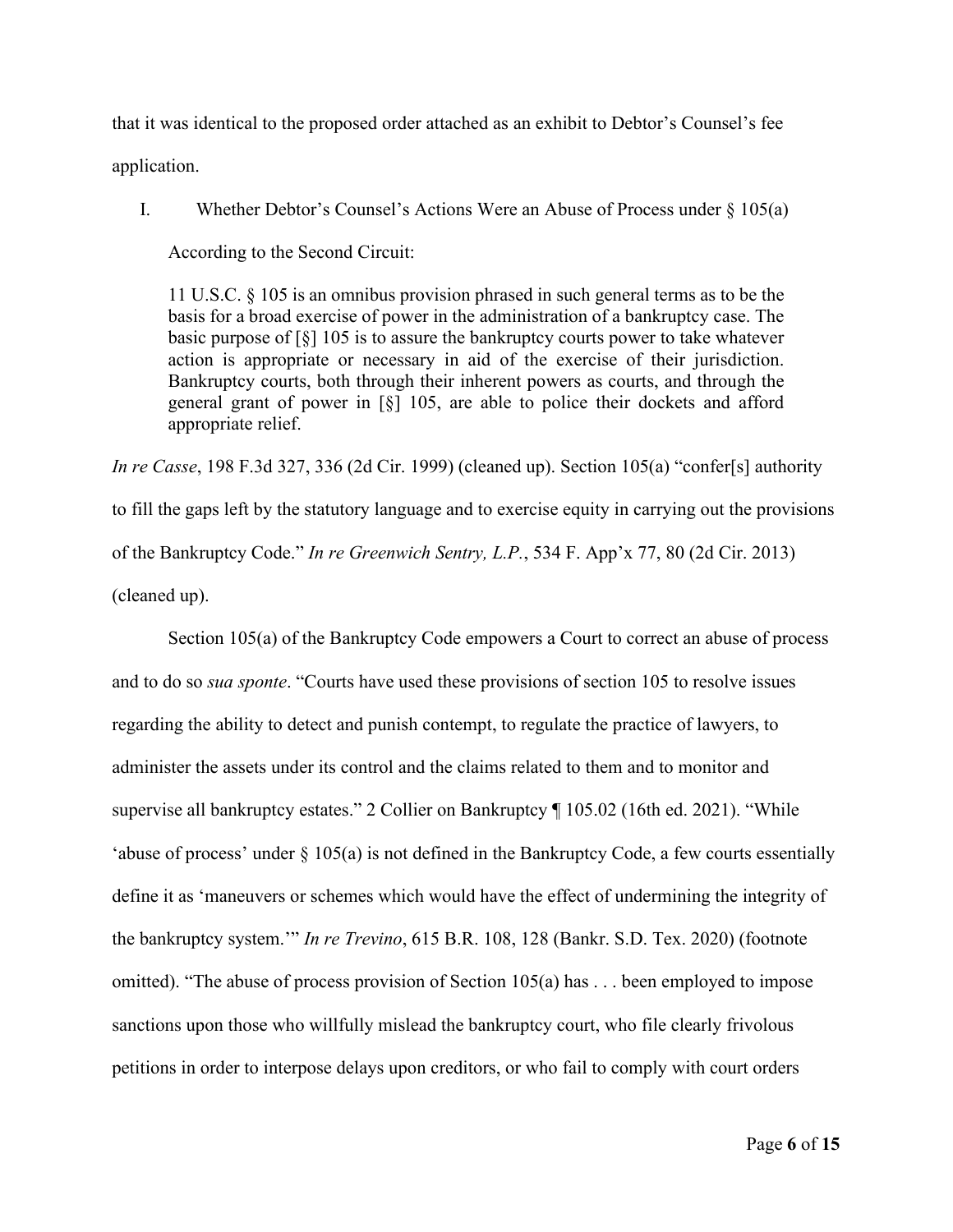concerning scheduling or other matters." *In re Globo Comunicacoes e Participacoes S.A.*, 317 B.R. 235, 247 (S.D.N.Y. 2004) (cleaned up). Section 105(a)'s enforcement mechanisms come with the power of civil contempt, which "should not be resorted to where there is a fair ground of doubt as to the wrongfulness of the [party's] conduct." *Taggart v. Lorenzen*, 587 U.S. \_\_\_, \_\_\_, 139 S. Ct. 1795, 1801 (2019) (cleaned up).

"Payments to a debtor's attorney provide serious potential for evasion of creditor protection provisions of the bankruptcy laws, and serious potential for overreaching by the debtor's attorney, and should be subject to careful scrutiny." H.R. Rep. 95-595, at 329 (1977), *reprinted in* 1978 U.S.C.C.A.N. 5963, 6285; S. Rep. 95-989, at 39 (1978), *reprinted in* 1978 U.S.C.C.A.N. 5787, 5825. Under Local Rule 2016-1(b), "A person requesting an award of compensation or reimbursement of expenses for a professional must use in connection with the application a form order that conforms to the Order Granting Application(s) for Allowance of Interim/Final Compensation and Reimbursement of Expenses promulgated by the Court, including any applicable schedules[.]" S.D.N.Y. LBR 2016-1(b). This procedure implements Rule 2016 of the Federal Rules of Bankruptcy Procedure, which "is designed to require an applicant for compensation to provide the bankruptcy court with sufficient information to allow the court to respond appropriately to the application." 9 Collier on Bankruptcy ¶ 2016.01 (16th ed. 2021). A fee application under Rule 2016 also requires 21-days' notice to "the debtor, the trustee, all creditors and indenture trustees[.]" Fed. R. Bankr. P. 2002(a)(6). The process laid out in these rules allow for the Court and interested parties to carefully scrutinize an attorney's request for payment under  $\S 330(a)$ .

Debtor's Counsel filed a proposed order under the Local Bankruptcy Rules with her fee application and then uploaded a different order to the Court after her fees and expenses were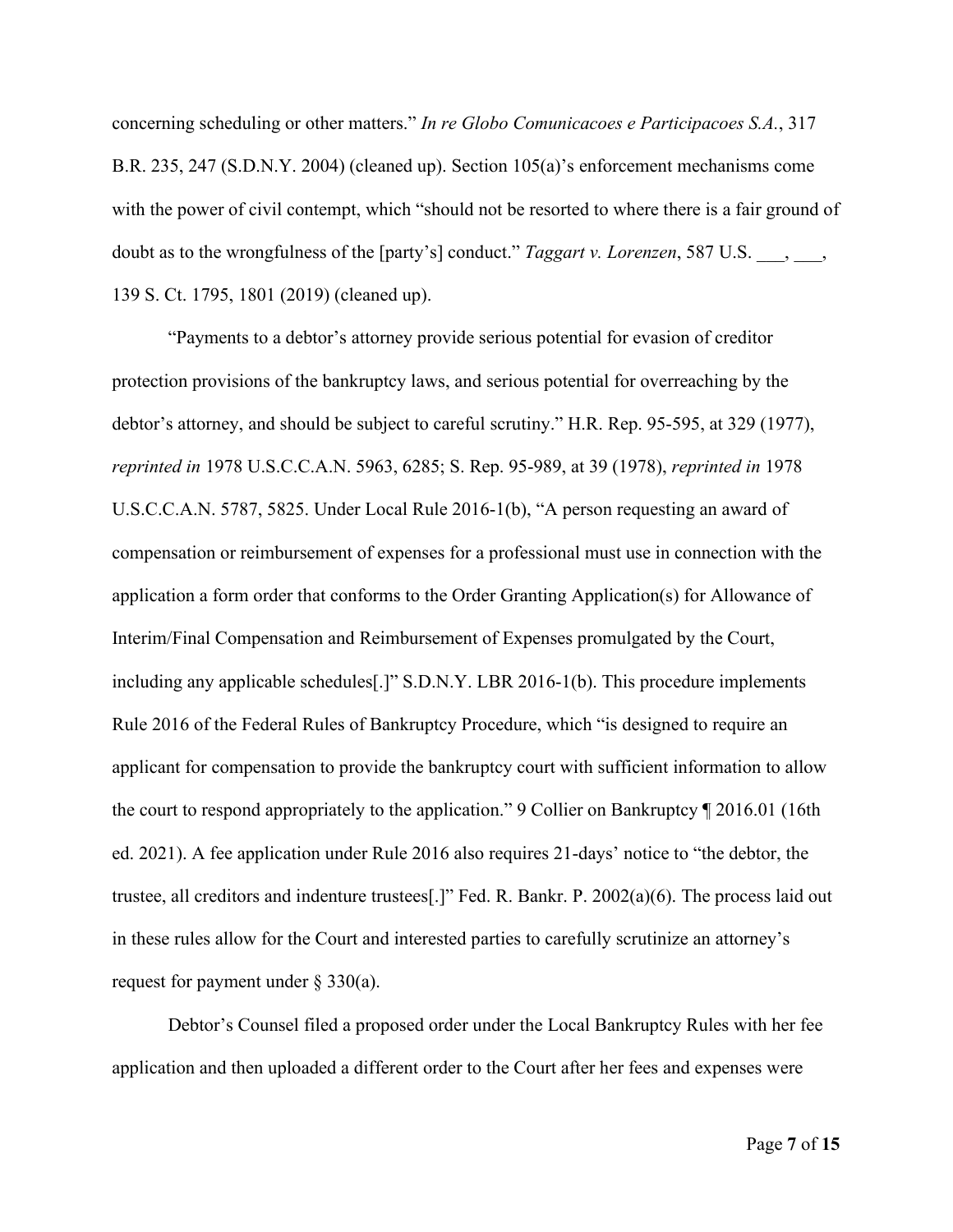approved. She then filed a proof of claim seeking payment from the estate for that same amount after already being paid. In doing all this, she willfully misled this Court, the Chapter 13 Trustee, the Debtor, and the creditors. This is an abuse of the prescribed process and undermines the confidence that parties have in the courts and the integrity of the attorneys. Debtor's Counsel stated in her supplemental opposition that she "drafted a new proposed Order and submitted [it] to the Court for the Court's consideration of entry of same in reliance on the fact that this Court has been scrupulous in review of the Orders it enters and considers[.]" This statement ignores that requests for fees may only be made after notice to all interested parties. Fed. R. Bankr. P. 2002(a)(6). An award of fees cannot be changed after fees and expenses are approved without additional notice to those interested parties. *See id.* Debtor's Counsel's explanation also fails to account for why she filed a claim against the estate for monies she sought to collect directly from Debtor. These procedures are clear and there is no fair ground of doubt that Debtor's Counsel's conduct was wrong.

Under  $\S$  105(a), the Court is entitled to take any action to rectify that abuse of process. Restoring the status quo as initially requested would not deter Debtor's Counsel or similarly situated attorneys who might wish to evade the proper process in the future. "[C]ivil contempt sanctions may [also] be warranted when a party acts in bad faith." *Taggart v. Lorenzen*, 587 U.S. at \_\_\_, 139 S. Ct. at 1802. The Court is also mindful that "[a] primary aspect of [its] discretion is the ability to fashion an appropriate sanction for conduct which abuses the judicial process." *Chambers v. NASCO, Inc.*, 501 U.S. 32, 44–45 (1991); *cf. Young v. United States ex rel. Vuitton et Fils S.A.*, 481 U.S. 787, 800 (1987) ("only the least possible power adequate to the end proposed should be used in contempt cases" [cleaned up]). "The plain meaning of Section 105(a) endorses monetary sanctions at least insofar as they deter future misconduct—especially when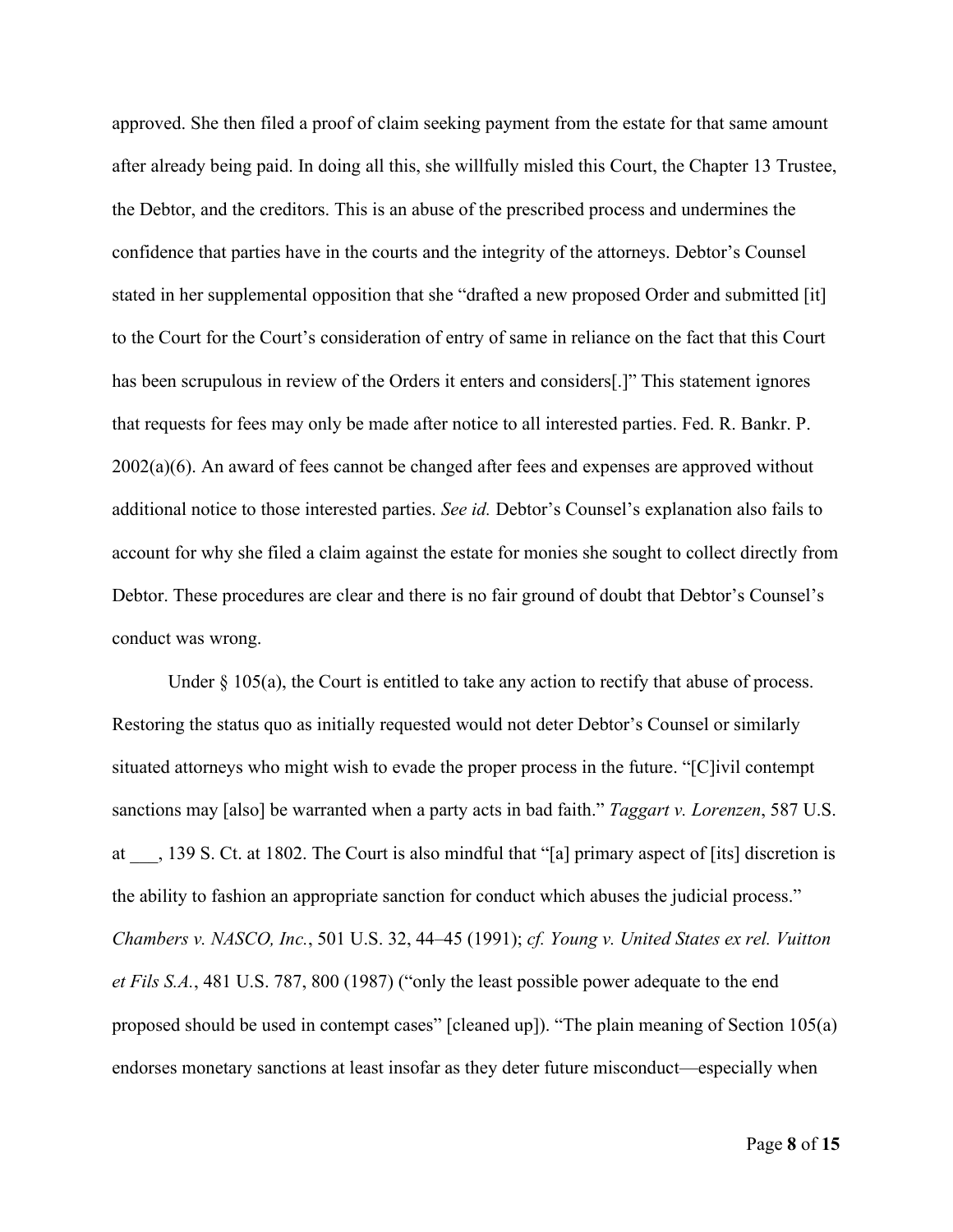that language is construed broadly, as the Second Circuit has emphasized that it should be." *In re Schuessler*, 386 B.R. 458, 493 (Bankr. S.D.N.Y. 2008) (cleaned up). Cases concerning sanctions "have not established a formulaic approach to determine how much in punitive sanctions should be assessed; rather, courts are called upon to exercise their discretion to determine what punitive sanction is appropriate and reasonable." *In re Hammerle*, 529 B.R. 17, 30–31 (Bankr. E.D.N.Y. 2015).

The Court finds bad faith in Debtor's Counsel's actions. *See Ranking v. City of Niagara Falls, Dep't of Pub. Works*, 569 F. App'x 25, 27 (2d Cir. 2014) (affirming sanctions and finding of bad faith where lawyer misled court). By abusing the processes laid out in the Code and Rules, Debtor's Counsel collected \$15,145.72 from the Debtor directly. She simultaneously abused the claims allowance process by filing a proof of claim for the same amount, which if left unnoticed would have amounted to a double payment. In its discretion, the Court determines that the appropriate sanction is for Debtor's Counsel to pay that \$15,145.72 to the Debtor and not allow Debtor's Counsel to submit a claim for that amount, which the Court orders.

II. Whether Debtor's Counsel Violated the Disclosure Requirements of § 329 and Rule 2016(b)

Under 11 U.S.C. § 329(a):

Any attorney representing a debtor in a case under this title, or in connection with such a case, whether or not such attorney applies for compensation under this title, shall file with the court a statement of the compensation paid or agreed to be paid, if such payment or agreement was made after one year before the date of the filing of the petition, for services rendered or to be rendered in contemplation of or in connection with the case by such attorney, and the source of such compensation.

Section 329(a) is implemented by Rule 2016(b) of the Federal Rules of Bankruptcy Procedure, which requires that every debtor's attorney file with the United States Trustee a statement of compensation paid or promised "within 14 days after the order for relief[.]" Rule 2016(b) also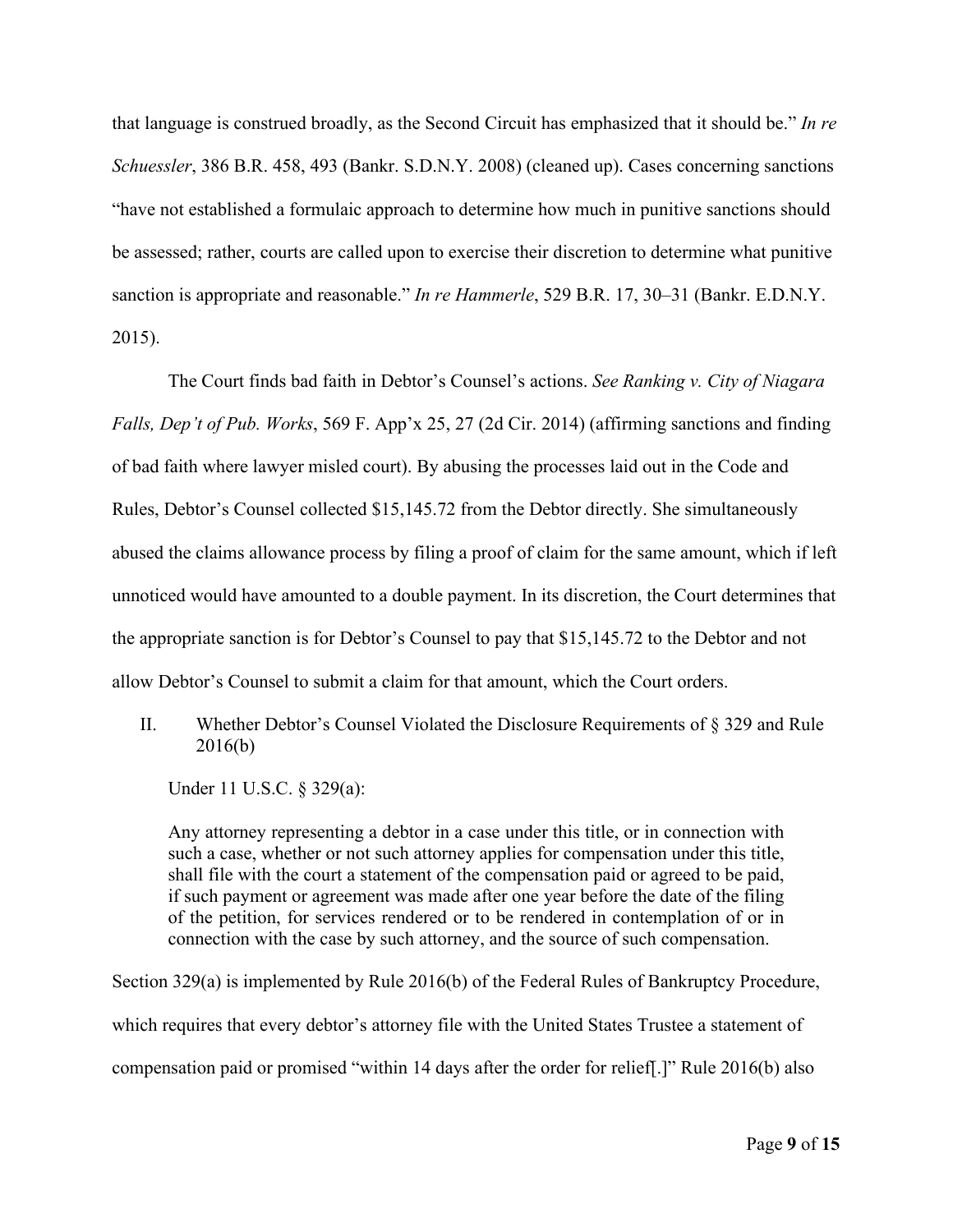requires that "[a] supplemental statement shall be filed and transmitted to the United States trustee within 14 days after *any payment or agreement not previously disclosed*." (emphasis added).

Disclosure of compensation pursuant to § 329 and Rule 2016(b) is mandatory, not permissive. The Bankruptcy Code requires fee disclosure so that courts can prevent overreaching by debtors' attorneys and give interested parties the ability to evaluate the reasonableness of the fees paid. Payments to a debtor's attorney provide serious potential for evasion of creditor protection provisions of the bankruptcy laws, and serious potential for overreaching by the debtor's attorney, and should be subject to careful scrutiny.

*In re Ortiz*, 496 B.R. 144, 148 (Bankr. S.D.N.Y. 2013) (cleaned up).

Once an attorney is representing the debtor in the case within the meaning of § 329(a), that attorney must disclose compensation for services on any matter having a connection with the case. Services are in connection with the bankruptcy case if it can be objectively determined that the services rendered or to be rendered by the attorney have or will have an impact on the bankruptcy case.

*In re Storey*, No. 08-00198, 2009 WL 2855819, at \*2 (Bankr. D.D.C. June 29, 2009) (cleaned up).

Debtor's Counsel first filed papers on this case on April 1, 2019 while the Debtor was still represented by other counsel (ECF No. 32). A notice of substitution of counsel for Debtor's Counsel was then filed on April 24, 2019 (ECF No. 44). Her disclosure of compensation required under Rule 2016(b) was not filed until October 1, 2019, the same day she filed the fee application underlying this dispute (ECF Nos. 81 and 82). A copy of the retention agreement between the Debtor and Debtor's Counsel was attached to the fee application, which showed that she was retained on March 13, 2019 (ECF No. 82, Ex. B). That retention agreement indicated that a retainer of \$3,000 was paid to Debtor's Counsel. Under § 329(a) and Rule 2016(b), Debtor's Counsel was required to disclose within 14 days that she had been paid and that an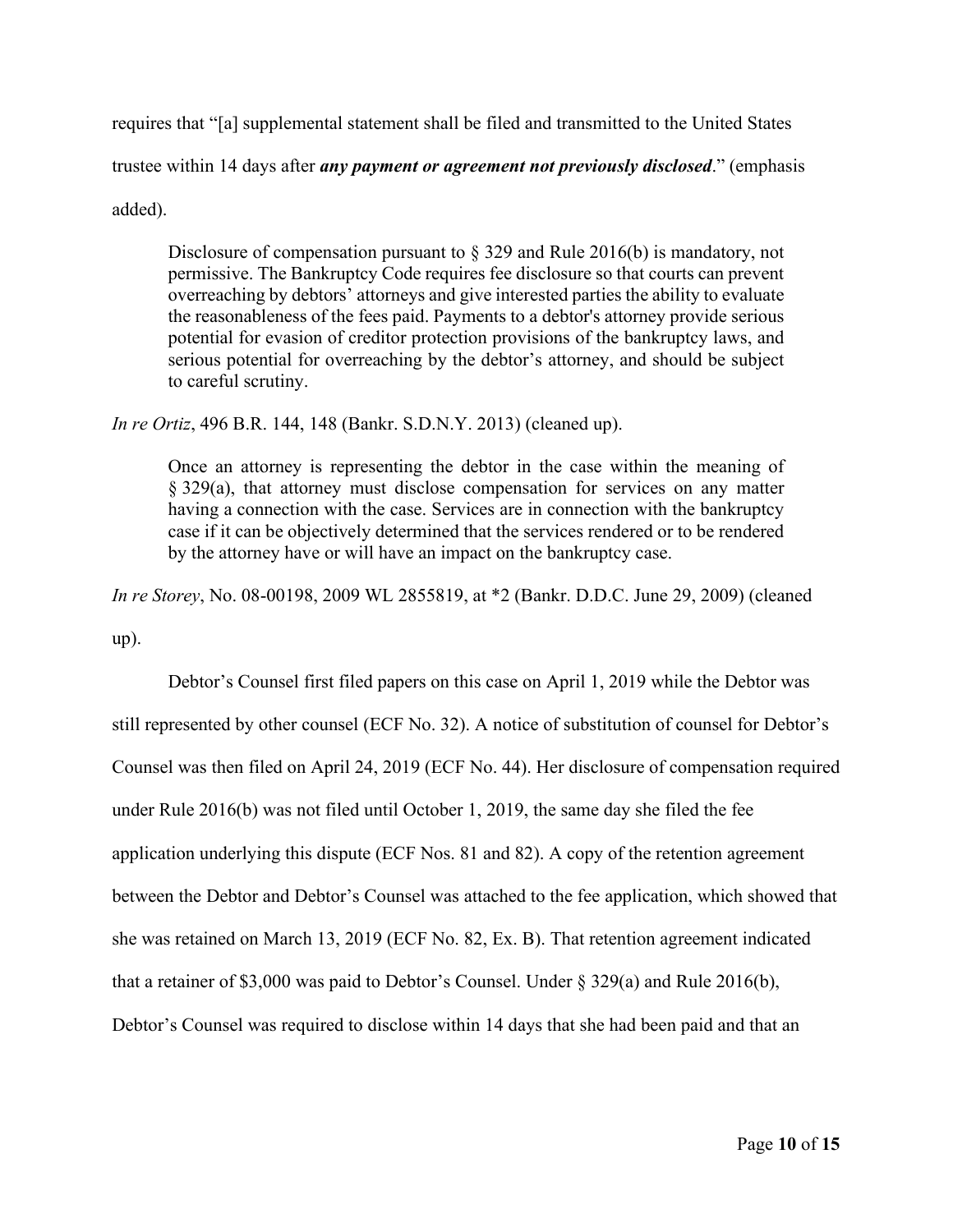agreement to pay had been made. She did not. The Court holds that that failure to timely disclose constitutes a violation of  $\S$  329(a) and Rule 2016(b).

Anything less than full disclosure leaves counsel exposed to the possibility that the entire fee may be denied, and the approach within the Second Circuit has uniformly been to decide Bankruptcy Code and Rule disclosure violations with an inflexible standard. No exceptions are to be made based upon inadvertency (slipshodness) or good faith. Many courts, perhaps the majority, punish defective disclosure by denying all compensation.

*In re Gorski*, 519 B.R. 67, 73 (Bankr. S.D.N.Y. 2014) (cleaned up).

This Court previously approved the fees and expenses underlying this matter and has approved other fees and expenses in this case. Under applicable case law, the Court would be justified in ordering that Debtor's Counsel disgorge *all* fees paid in this case. *See In re Stewart*, 970 F.3d 1255, 1264 (10th Cir. 2020) (collecting cases). Given the isolated nature of the fees at issue, the Court will only require the disgorgement of the \$15,145.72 taken out of the escrowed funds for violating § 329(a) and Rule 2016(b). *See In re Gorski*, 519 B.R. at 73 (divorce counsel ordered to disgorge \$500 out of \$7150 retainer). Debtor's Counsel is ordered to disgorge the \$15,145.72 taken to the Debtor and will not be allowed to file a claim for that amount.

III. Whether Debtor's Counsel Violated the Automatic Stay of  $\S 362(a)(3)$ 

Under 11 U.S.C.  $\delta$  362(a)(3), the filing of a bankruptcy petition "operates as a stay"

against "any act to obtain possession of property of the estate or of property from the estate or to

exercise control over property of the estate[.]"

Section 362(a)(3) stays all actions, whether judicial or private, that seek to obtain possession of property of the estate or of property from the estate or to exercise control over property of the estate. The trustee or debtor in possession takes control of all property of the estate in order to maintain any going concern value and to assure an equitable distribution of the property among creditors. This requires that no entity seek to interfere with these tasks by taking possession of or exercising control over property of the estate. It also requires that no entity grab non-estate property from the estate without the court supervision that comes from a stay relief proceeding.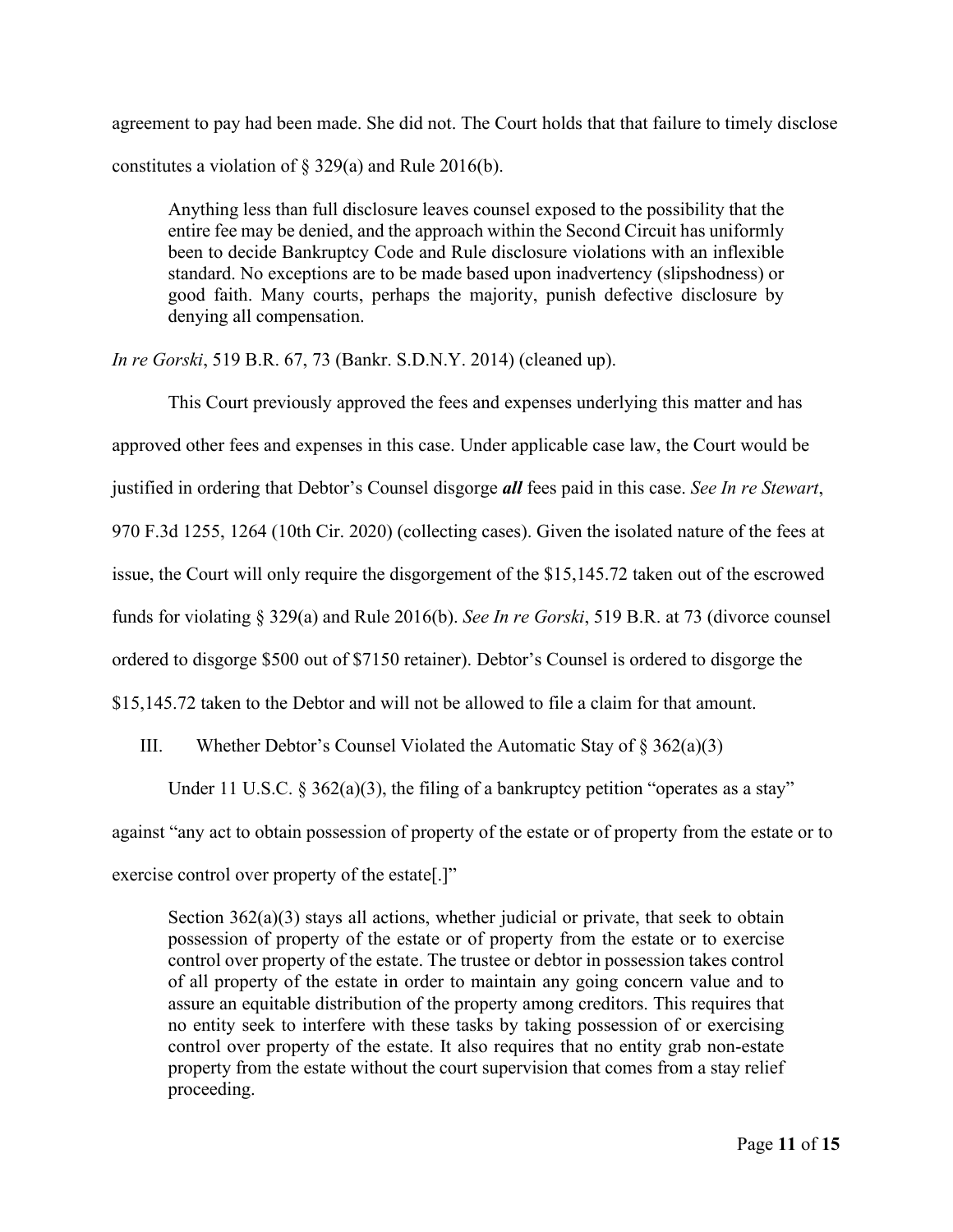3 Collier on Bankruptcy ¶ 362.03[5] (16th ed. 2021). "[Section] 362(a)(3) prohibits affirmative acts that would disturb the status quo of estate property as of the time when the bankruptcy petition was filed." *City of Chicago v. Fulton*, 592 U.S. \_\_\_, \_\_\_, 141 S. Ct. 585, 590 (2021).

The escrowed funds underlying this dispute resulted from the Debtor and his ex-spouse dividing an Edward Jones account under a December 6, 2016 order from state court. No amount of the escrowed funds was claimed as an exemption in the amended schedules filed just prior to Debtor's Counsel's fee application. *See* ECF. No. 76. Under 11 U.S.C. § 541(a), the escrowed funds were inarguably property of the estate. While Debtor's Counsel obtained a court order allowing her to take her fees and expenses out of the escrowed funds, which are property of the estate, she never moved for relief from the automatic stay to do so.

A violation of the stay is punishable as contempt of court. Most courts will impose contempt sanctions for a knowing and willful violation of a court order, and the automatic stay is considered as equivalent to a court order. If the conduct is willful, even if based upon advice of counsel, contempt is an appropriate remedy. When a violation of the stay is inadvertent, contempt is not an appropriate remedy. Nevertheless, the creditor has a duty to undo actions taken in violation of the automatic stay. Failure to undo a technical violation may elevate the violation to a willful one.

3 Collier on Bankruptcy ¶ 362.12[2] (16th ed. 2021) (footnotes omitted).

At the February 9, 2021 hearing, the Court alerted Debtor's Counsel to the fact that a stay violation may have occurred here with regards to her taking her fees and expenses from the escrowed funds (ECF No. 168 at 19). In her supplemental opposition, she argues that postpetition payment of attorney's fees does not violate the automatic stay and that she was entitled to receive payment from estate funds under the Chapter 13 plan (ECF No. 169 at 12–14). These arguments ignore the way she obtained that estate property and the fact that no plan has been confirmed.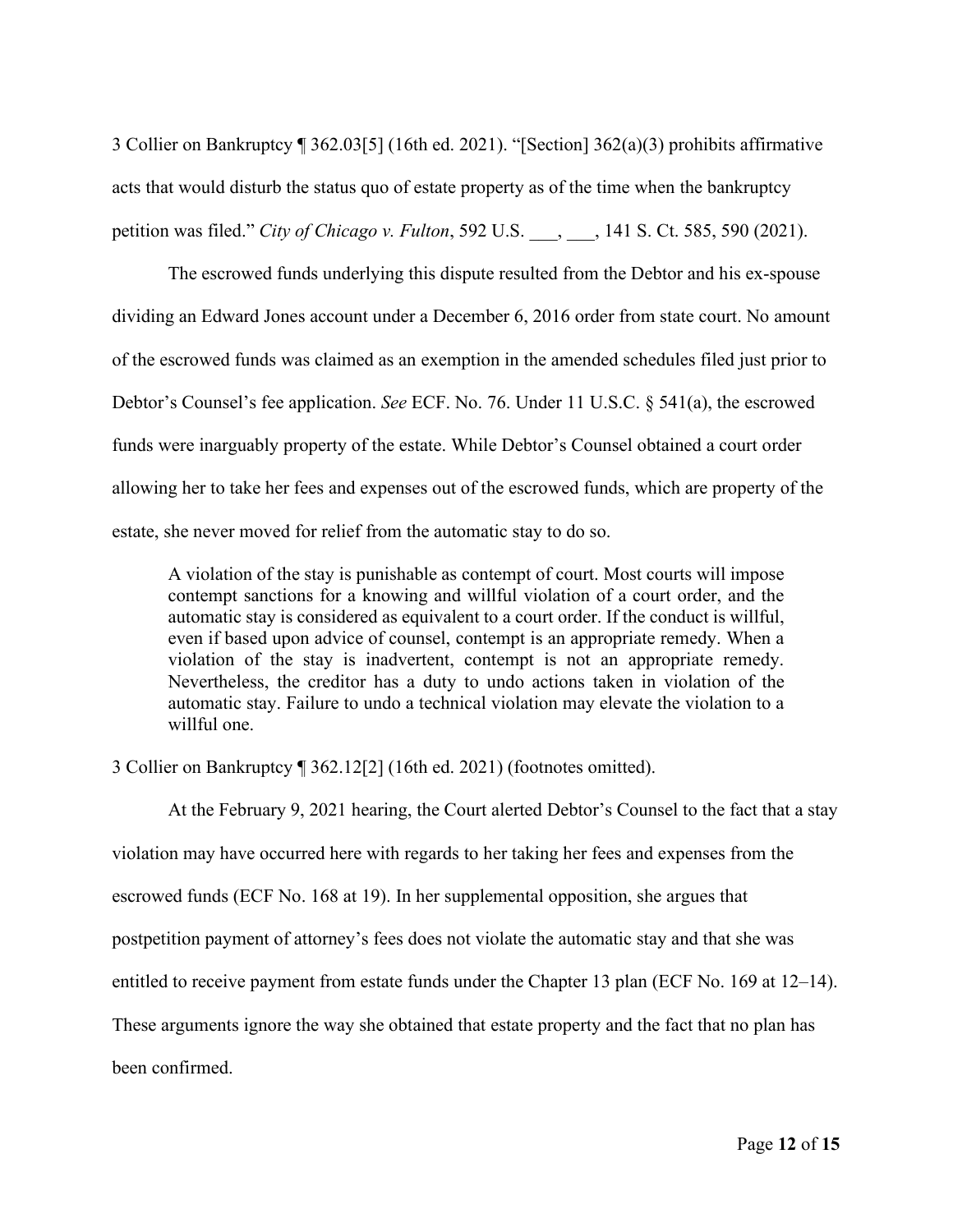As a default, the attorney in a Chapter 13 case will ask for fees and expenses to be paid under the Chapter 13 plan. *See* S.D.N.Y. Model Chapter 13 Plan at § 4.3 ("Fees and costs exceeding the flat fee shall be paid from funds held by the Trustee as an administrative expense[.]"). After scrutiny by various parties, including the Court and the Trustee, those fees and expenses can be paid from estate property. *See* 11 U.S.C. §§ 503(b)(2), 507(a)(2), and 1322(a)(2). This process allows for transparency and predictability, which Debtor's Counsel did not follow. The Code and Rules provide the proper means to obtain payment of postpetition fees and expenses. Debtor's Counsel asked this Court for fees and expenses to be paid through the plan, which the Trustee did not object to and the Court approved, and then uploaded an order contrary to that request, which allowed her to be paid immediately from estate property. She circumvented the proper process to obtain the funds. These actions violated the automatic stay.

The Trustee's motion was filed over four months ago. Debtor's Counsel has refused to acknowledge the opaque way in which she was paid her fees and expenses. She has instead continued with irrelevant arguments about how a debtor's attorney *can* be paid. Debtor's Counsel deliberately uploaded the order granting her fee application with language changed to allow her to take property of the estate without properly apprising all interested parties. The Court finds that Debtor's Counsel willfully took property of the estate in violation of the automatic stay. As punishment—and to deter similar behavior—the Court orders the immediate return of the \$15,145.72 taken to the Debtor and that Debtor's Counsel may not file a claim for this amount.

#### \*\*\*

Debtor's Counsel's changing the order that was submitted was a serious abuse of process. Her actions also contravene §§ 329 and  $362(a)(3)$ . It does not matter that she has amended Claim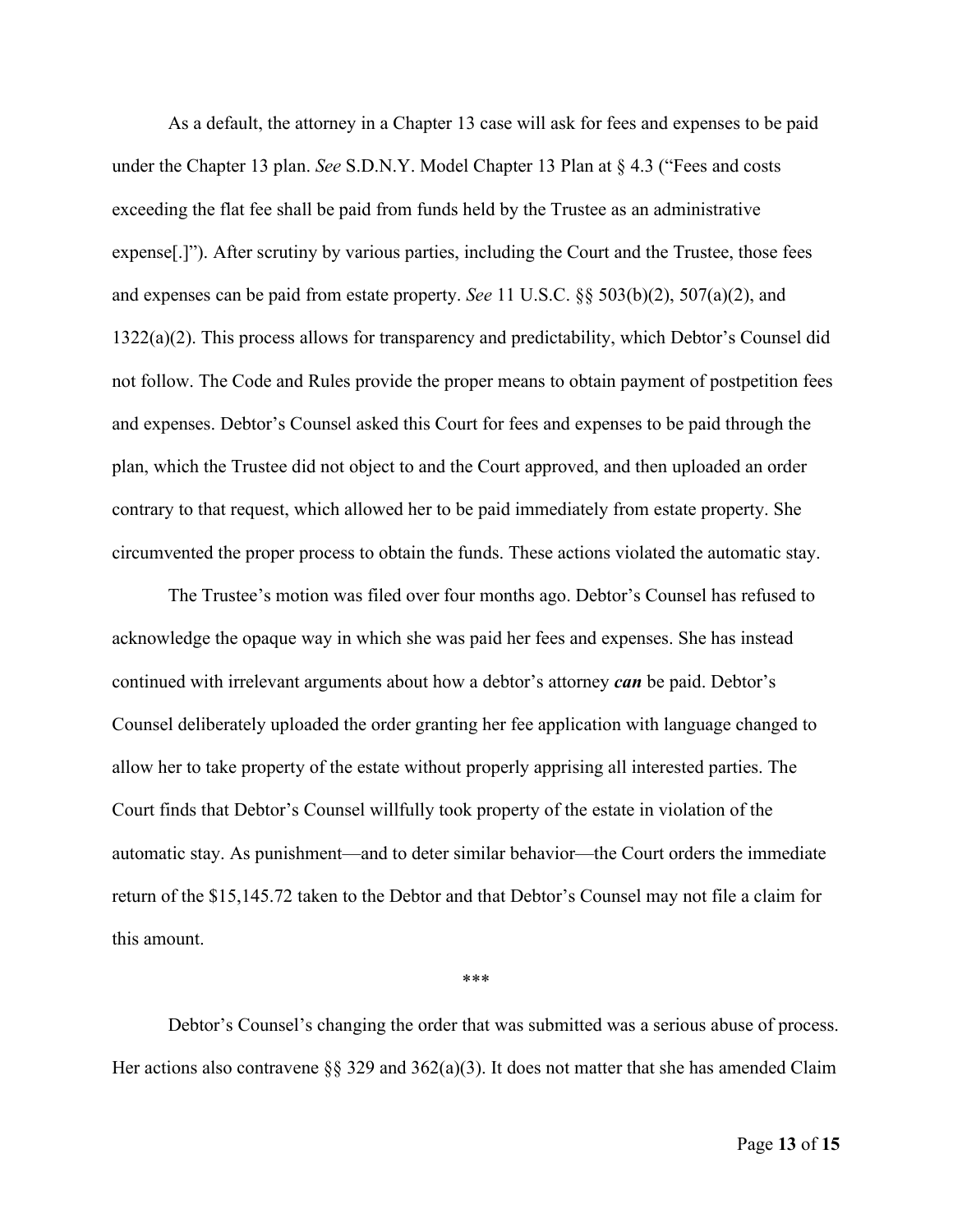4-1 to remove the fees and expenses that were approved. Under its § 105(a) powers, and in line with the Trustee's request that the Court grant "such other and further relief as the Court deems appropriate[,]" the Court hereby orders Debtor's Counsel to pay the \$15,145.72 previously approved to the Debtor. For the absence of doubt, the Court holds that this remedy is appropriate for each of the violations noted above *concurrently* (i.e., each violation noted separately requires the disgorgement of the \$15,145.72 at issue). Debtor's Counsel may not file a claim for those fees and expenses.

In reaching this decision, the Court has considered Debtor's Counsel's arguments concerning deterrence and her firm's financial position. Addressing Debtor's Counsel's argument that any sanction should be limited to that which is necessary to deter her, the Court has determined that only the funds underlying the Trustee's motion be disgorged.<sup>[9](#page-13-0)</sup> Under § 329(a) and Rule 2016(b), the Court could have required that Debtor's Counsel disgorge *all* fees in this case. The Court has chosen not to do so. As for arguments concerning her firm's financial position, which Debtor's Counsel discusses without citation to any authority, the Court notes that "the principal purpose of the Bankruptcy Code is to grant a fresh start to the honest but unfortunate debtor." *Marrama v. Citizens Bank of Mass.*, 549 U.S. 365, 367 (2007) (cleaned up). Debtor's Counsel's violations against the Debtor and this Court outweigh her firm's financial position.

<span id="page-13-0"></span><sup>&</sup>lt;sup>9</sup> In coming to this decision, the Court also recognizes its own inadvertence in signing the order submitted by Debtor's Counsel. That inadvertence in no way excuses Debtor's Counsel's behavior. Every violation noted above would still have existed based solely upon Debtor's Counsel's actions prior to the order entering.